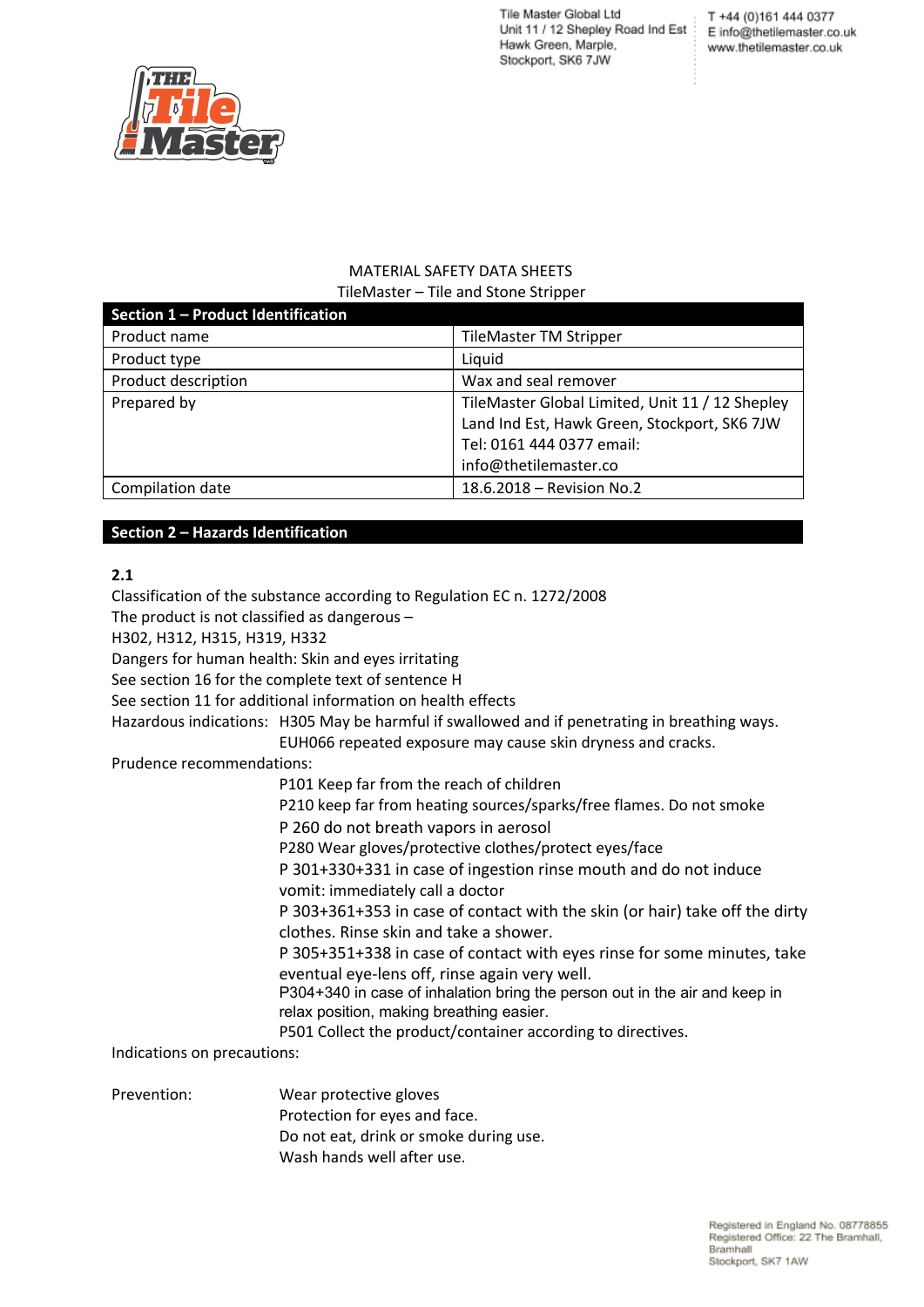T +44 (0)161 444 0377 E info@thetilemaster.co.uk www.thetilemaster.co.uk



Disposal: Do not waste residues in the environment

**2.2** Label indications:



Danger labelling in compliance with (CE) 1272/2008 (CLP) Regulation and following modifications and adjustments

Danger:

Risk:

H302 corrosive H312 causes skin irritation H315 causes skin irritation H314 causes severe skin burnings H319 causes severe eyes damages H332 causes severe eyes irritation H 335 may irritate breathing ways Safety: S24/S25 avoid contact with eyes and skin S36/S37/S39 wear suitable protective clothes and gloves to protect eyes/face

### **Section 3 – Composition / Information on the ingredients**

Irritant

| Name of               | Identifier     | <b>Identifier Number</b> | % w/w   | <b>Classification according</b> |
|-----------------------|----------------|--------------------------|---------|---------------------------------|
| component             | <b>Number</b>  | СE                       |         | to Regulation                   |
|                       | CAS            |                          |         | 1272/2008                       |
| Sodium idrato         | 1310-73-2      | 215-185-5                | $<$ 10% | H315                            |
| <b>BUTOSSIETANOLO</b> | $111 - 76 - 2$ | 203-905-0                | >40%    | H303 H312 H332                  |
|                       |                |                          |         | H315 H319                       |
|                       |                |                          |         |                                 |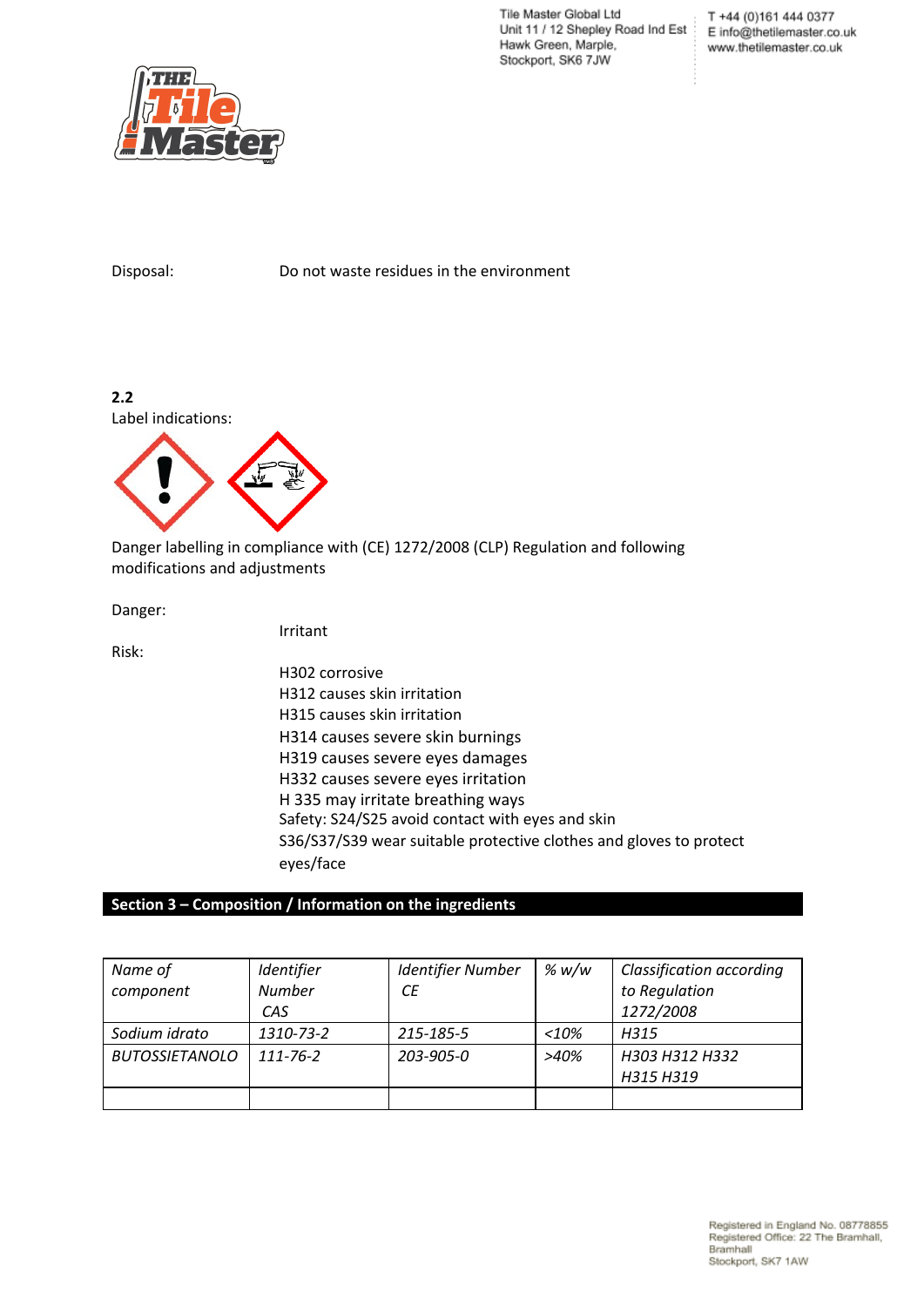T +44 (0)161 444 0377 E info@thetilemaster.co.uk www.thetilemaster.co.uk



### **Section 4 – First Aid Measures**

### **4.1**

First aid measured description:

In case of contact with the skin: Remove dirty shoes and clothes

then safely dispose them. Wash the area with soap and water. Immediately call a doctor in case of irritation, swelling or redness persist. In case of contact with the eyes: Rinse well with water for around 15 minutes. Call the specialist doctor or local hospital if irritation persists.

### **4.2**

Main symptoms and effects both acute and delayed, see chapter 11:

Skin contact: Redness, irritations Eyes contact: Eyes irritation

### **4.3**

Indication on the eventual necessity of contacting a doctor and special treatments - Follow doctor's instructions.

### **Section 5 – Anti-Fire Measures**

## **5.1**

The product is not flamable

#### GENERAL INFORMATION SAFETY DATA SHEET

Cool containers with water jets in order to avoid product decomposition and the formation of possible substances that would be health dangerous. Always wear the whole anti-fire equipment. Collect extinguishing water that won't be pour down drains. Collect dirty water and all the residues according to current rules.

#### EQUIPMENT

Protective cap with peak, fireproof clothes (jacket and trousers with bands around arms, legs and hips), suitable gloves (anti-fire, anti-cut), auto-breather (auto protector).

## **Section 6 – Accidental Release Measures**

## **6.1**

Personal precautions, protective equipments and procedures in case of emergency. Remove any ignition or heating source (cigarettes, flames, sparks, etc) in the concerned area. In case of solid product avoid the formation of powder, spraying some water unless there are specific notifications.

In case of powders dispersed in the air or vapours, use suitable breathing protection. Stop the discharge if there's no danger. Do not handle damaged containers or the discharged product without wearing suitable protective clothes.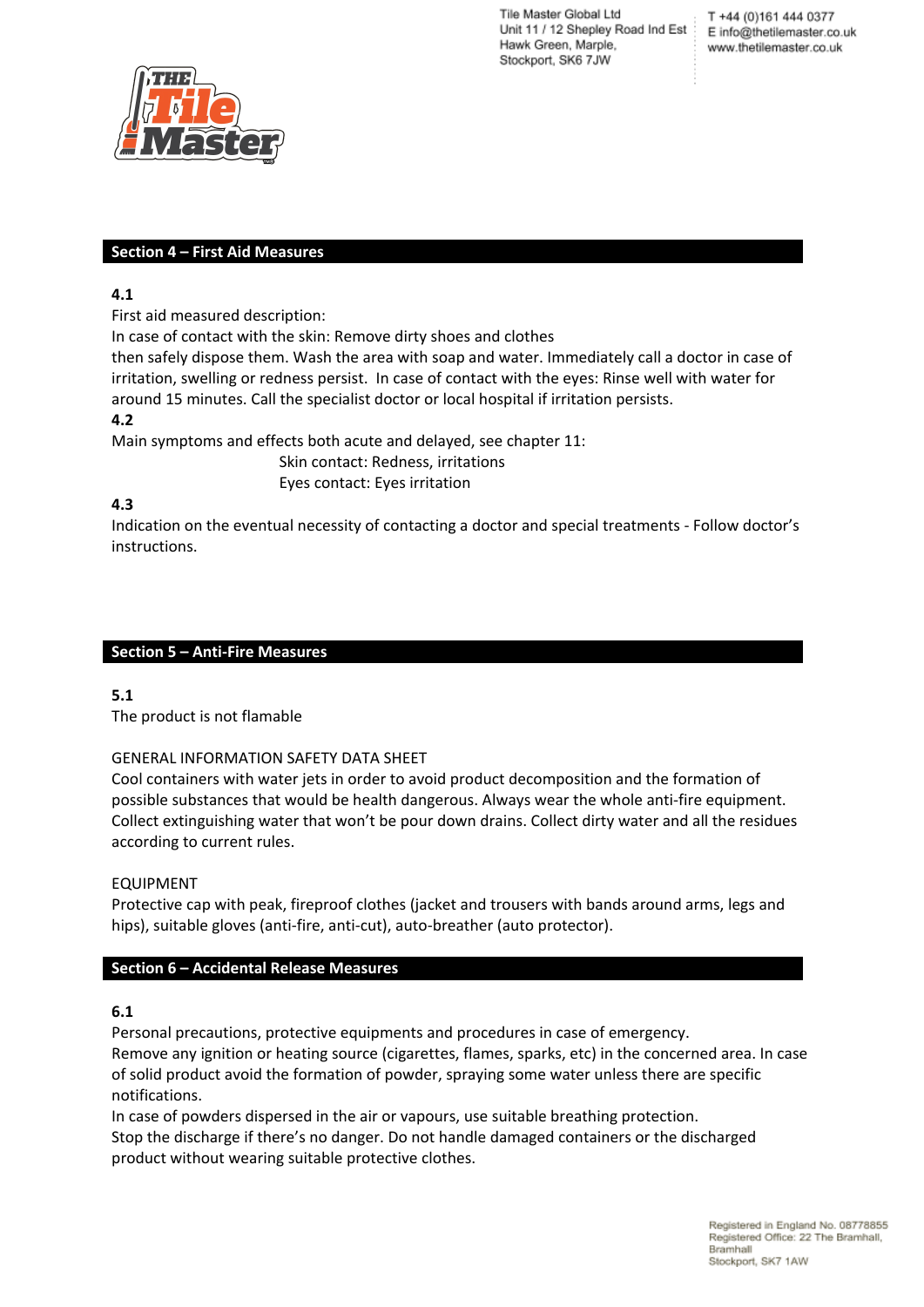

For any information regarding risks for environment and health, breathing protection, ventilation and individual protective means, please refer to other chapt. in this data sheet.

## **6.2**

Environmental precautions

Do not let the product pour down drains, superficial waters, water-bearing stratum and border areas.

## **6.3**

Methods and materials to collect and clean.

Absorb the discharged product using absorbing inert material. (sand, powder) Collect most of the residual product using collecting containers. Remove the residual using water jets if there are not opposite notifications. Good air the ambient concerned by the discharge. Product disposal must be performed according to chapt. 13.

## **Section 7 – Handling and Storage**

## **7.1**

Precautions for safe handle:

Wear gloves, apron, mask and boots.

#### **7.2**

Safe warehouse:

Keep container well sealed in a dry place; protect from freeze and avoid temperatures higher than 40°C. Do not keep in warehouse together with acids and strong basis.

**7.3**

Specific end uses:

Anti-stain treatments

#### **Section 8 – Exposure Control and Protection**

## **8.1**

Since the use of suitable technical measures should be first than personal protection equipment, it's necessary to ensure a proper ventilation through the use of a good aspiration device or the polluted air discharge. If these operations do not keep product concentration under minimum exposure values, it will be necessary to wear a suitable breathing apparatus protection. During use, refer to danger label for more details. Personal protective clothes must be in compliance with the rules here below indicated:

Hands Protection

Protect hands using working gloves, II category. (ref. Directive 89/686/CEE and Rule EN 374) like: PVC, neoprene, nitrile or equivalent.

The final choice of the gloves must consider: degradation, breaking time and permeability. In case of mixtures the gloves resistance must be checked before using, it is not foreseeable. Gloves have a wear and tear term that depends on exposure time.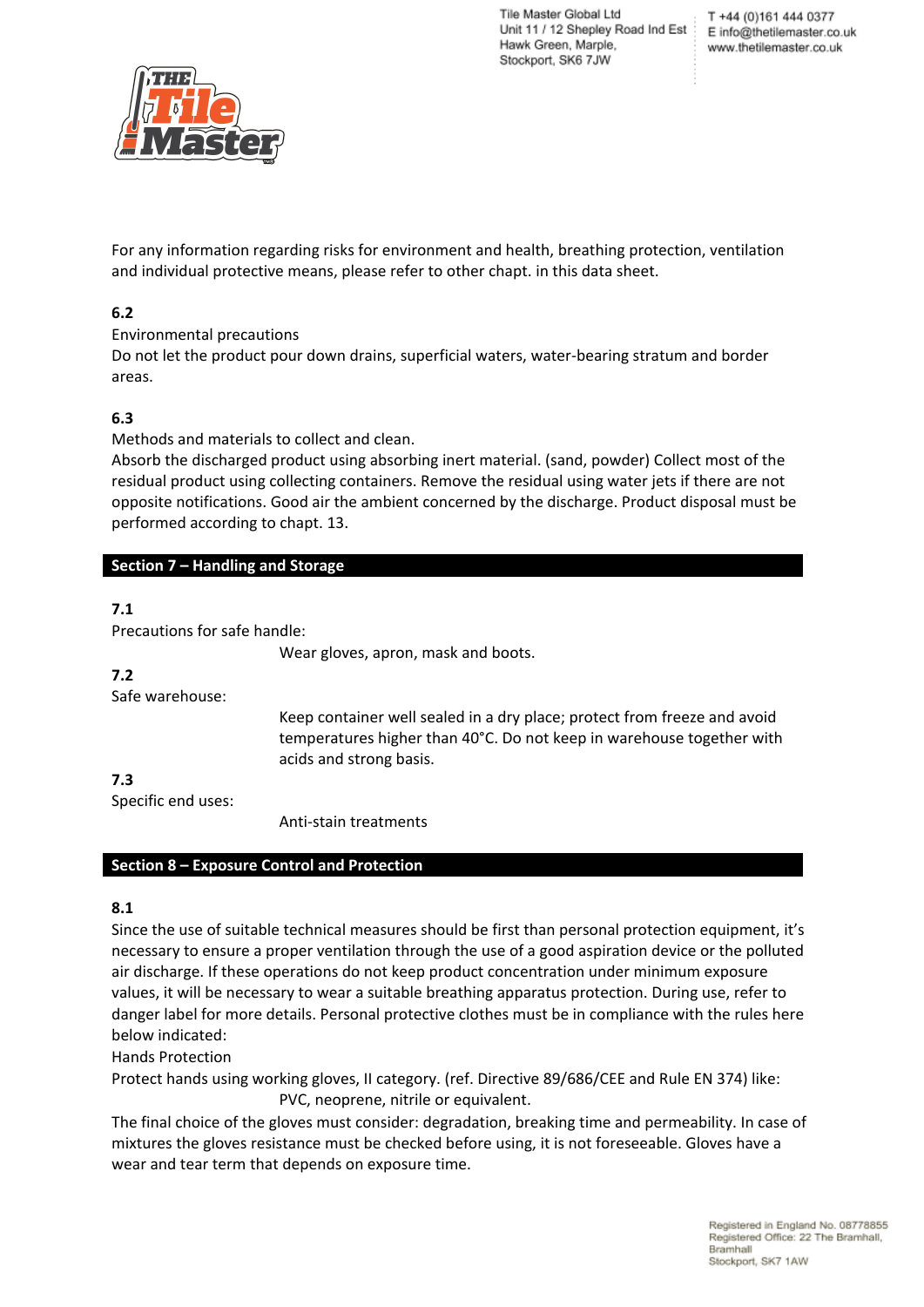

Eyes Protection Wear sealing protective mask (ref. Rule EN 166)

Skin Protection Wear long sleeves working clothes and shoes for professional use, II category. (ref. Directive CEE and EN 344 rule). Wash with plenty of water after taking protective clothes off. Breathing Protection

In case of overcoming of the limit value of one or more substances present in the product, wear a mask with filter A type or the universal type, whose class (1,2 or 3) will be chosen according to the use. (ref. EN 141 Rule). The use of breathing apparatus protections, like mask with filter for organic vapors and powders/fog, it's compulsory in absence of technical measures to limit the worker exposure. The protection given by the mask is limited anyway. If the substance is odourless or in case of emergency (unknown time of exposure or the oxygen level in the ambient is lower than 17%) wear a compressed air auto-breather at open circuit (ref. Rule EN 137) or a respirator with external air outlet for the use with whole mask, semi-mask or nozzle. (Ref. Rule EN 138). If there's the risk to get squirts or sprinkles due to the type of work performed, it's necessary to foresee a suitable mucous protection (mouth, nose, eyes) in order to avoid accidental absorptions.

## **8.2**

Limits of exposure:

|                | Etildiglicole: ND                       |
|----------------|-----------------------------------------|
|                | Etilglicole monobutilere : TWA 97/mg/m3 |
| Sodio idrato:: | TWA $2mg/m3$                            |

# **8.3**

Exposure control, Technical controls:

Handle in well ventilated areas

## **8.4**

Individual protection:

Wear gloves and mask, in normal use conditions no vapors are generated

## **8.5**

Environmental protection:

Avoid discharge in sewers

Since the use of suitable technical measures should be first than personal protection equipment, it's necessary to ensure a proper ventilation through the use of a good aspiration device or the polluted air discharge.

If these operations do not keep product concentration under minimum exposure values, it will be necessary to wear a suitable breathing apparatus protection. During use, refer to danger label for more details.

# **Section 9 – Chemical and Physical Propoerties**

**9.1** Status: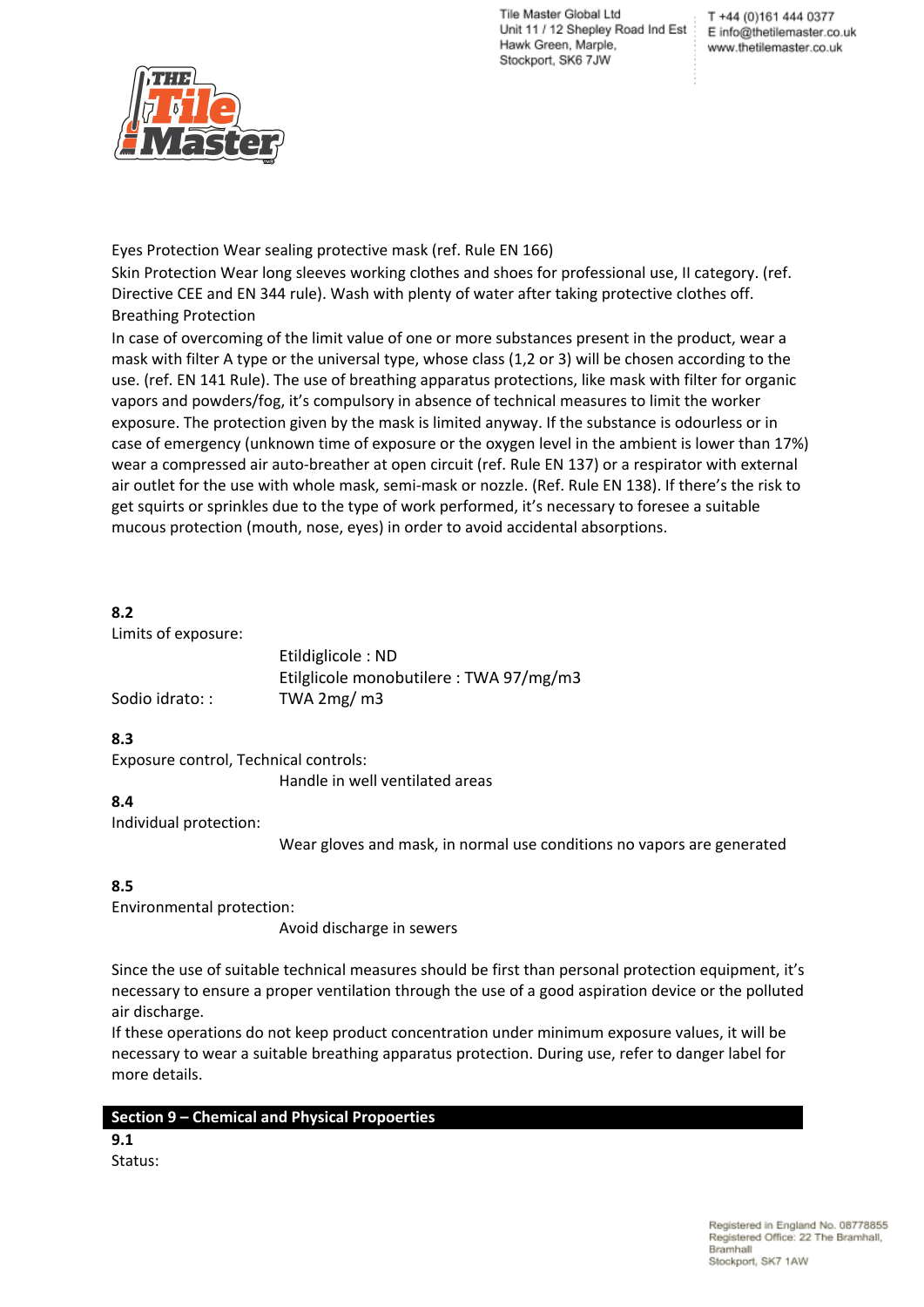Tile Master Global Ltd T +44 (0)161 444 0377<br>Unit 11 / 12 Shepley Road Ind Est<br>E info@thetilemaster.co.uk Hawk Green, Marple, Stockport, SK6 7JW

T +44 (0)161 444 0377 www.thetilemaster.co.uk



|                       | Liquid               |  |  |
|-----------------------|----------------------|--|--|
| Color:                | Light Yellow / Brown |  |  |
| Odor:                 |                      |  |  |
| Smelling threshold:   | <b>Typical</b>       |  |  |
|                       | Not determined       |  |  |
| pH:                   | >12                  |  |  |
| <b>Boiling point:</b> | Not applicable       |  |  |
| Fusion point:         |                      |  |  |
| Flashing point:       | Not applicable       |  |  |
|                       | Not applicable       |  |  |
| Ignition temperature: | Not determined       |  |  |
| Vapors:               |                      |  |  |
| Viscosity:            | Not determined       |  |  |
|                       | Not determined       |  |  |
| Solubility:           | Soluble in water     |  |  |

### **Section 10 – Stability and Reactivity**

#### **10.1**

Reactivity:

No dangerous reaction in normal conditions of use

### **10.2**

Chemical stability:

The product is chemically stable in normal use and storage conditions. It is exothermically active.

### **10.3**

Possible dangerous reactions:

No dangerous reactions detected

#### **10.4**

Conditions to avoid:

Avoid overheating, avoid contact with wood and light metals.

# **10.5**

Hazardous decomposition products:

In case of thermal decomposition gasses and vapours dangerous to health may occur.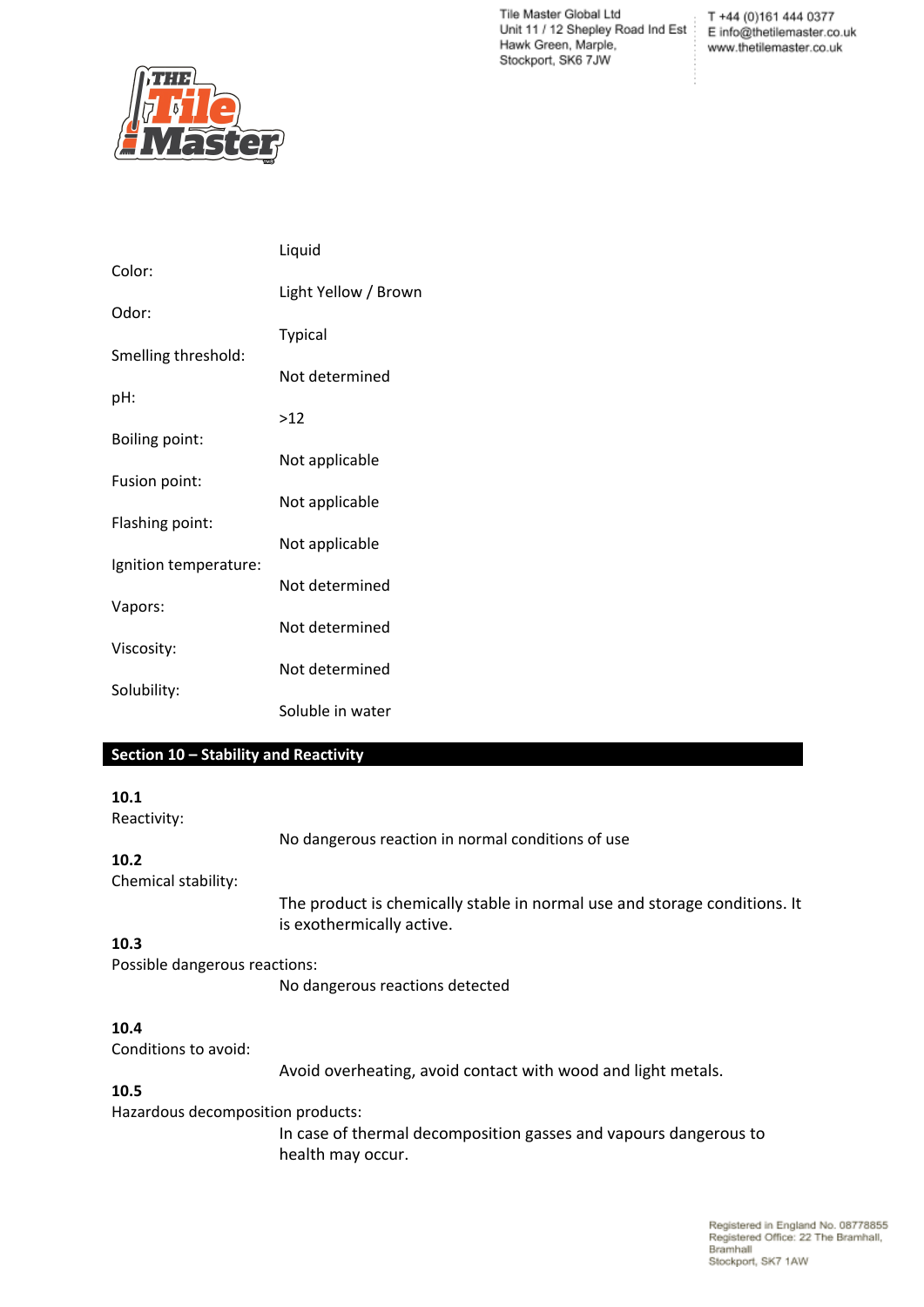Tile Master Global Ltd T +44 (0)161 444 0377<br>Unit 11 / 12 Shepley Road Ind Est<br>E info@thetilemaster.co.uk Hawk Green, Marple, Stockport, SK6 7JW

T +44 (0)161 444 0377 www.thetilemaster.co.uk



### **Section 11 – Toxicological Infomation**

| Acute inhalation toxicity: |                           |  |
|----------------------------|---------------------------|--|
|                            | LC50/4h 2 mg/l (Ratto)    |  |
| Acute oral toxicity:       |                           |  |
|                            | LD50 470 mg/kg (Ratto)    |  |
| Contact with the skin:     |                           |  |
|                            | LD50 220 mg/kg (Ratto)    |  |
| Contact with the eyes:     |                           |  |
|                            | May cause eyes irritation |  |
| Cancerogenicity:           |                           |  |
|                            | No data available         |  |
| Mutagenicità:              |                           |  |
|                            | No data available         |  |
| Teratogenicità             |                           |  |
|                            | No data available         |  |

The introduction of little quantities of product in the breathing apparatus may cause vomit, bronco-pneumonia or pulmonary edema.

Due to continuous exposure the product may bring to a skin degreasing, causing cracks and dryness.

Sodio idrato

Acute oral toxicity: : LD50 1.350 mg/kg (ratto) Contact with skin: LD 50 1.350 mg/kg (ratto)

## **Section 12 – Ecological Information**

## **12.1**

Eco-toxicity:

No data available

### **12.2**

Persistence and biodegradability: No data available

ts **12.3**

Bioaccumulability:

No data available

# **12.4**

Mobility in the ground:

No data available

12.5

Results of PBT and vPvB evaluations: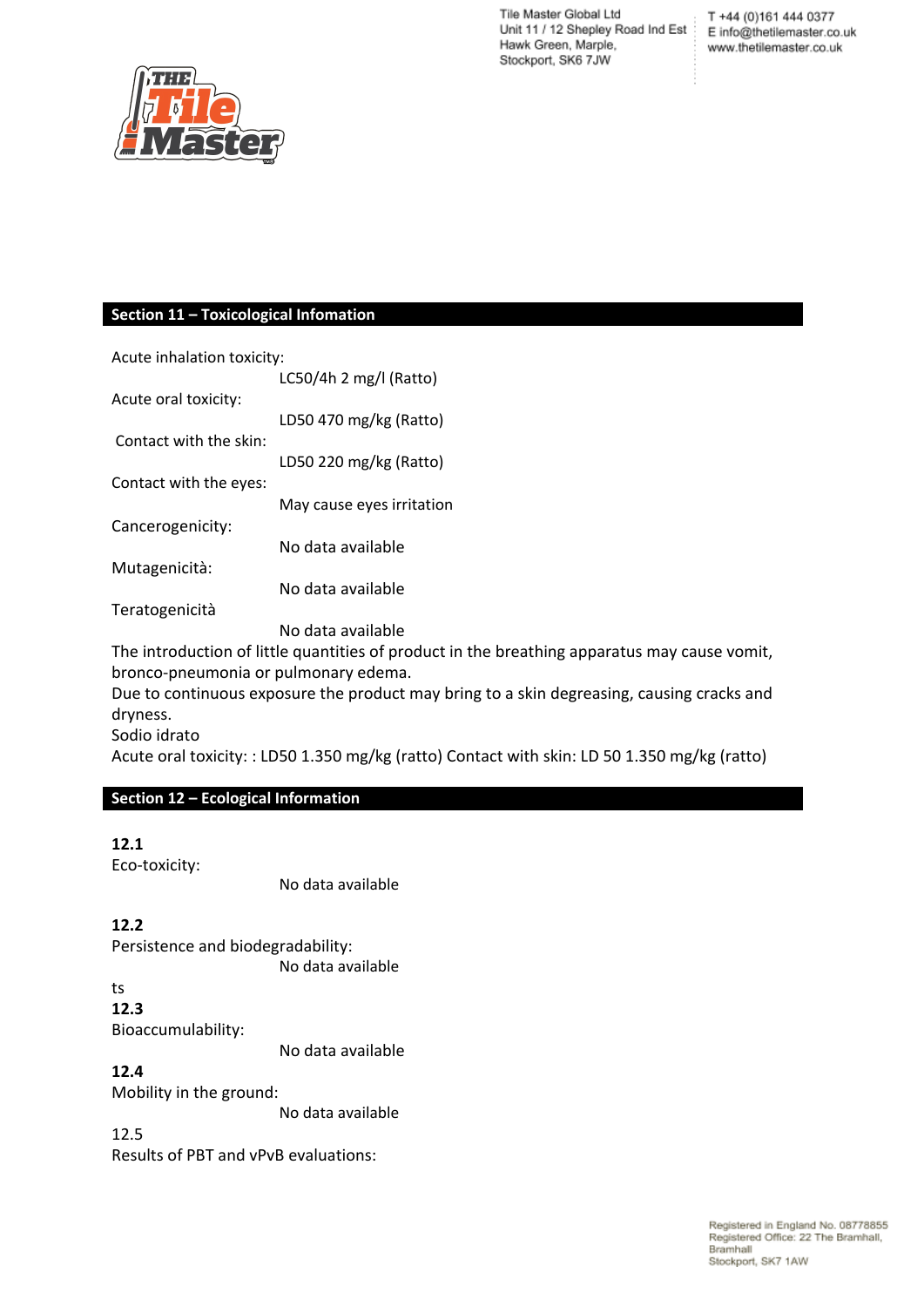T +44 (0)161 444 0377 E info@thetilemaster.co.uk www.thetilemaster.co.uk



#### No data available

management.

#### **Section 13 – Disposal Considerations**

**13.1** Waste Handling: Re-use, if possible the product. Product residues must be regarded as special dangerous waste. Waste danger that contain this product must be evaluated on the basis of current rules. Disposal: Must be performed by company authorized to waste handling, according to national and local current rules. Polluted Packages, Polluted packages must be recovered or wasted in compliance with National rules concerning waste

#### **Section 14 - Transport**

Transport must be performed by specific vehicles authorized to transport of dangerous goods, in compliance with current rules of the current ADR agreement and applicable disposition.

Transport must be performed in original containers and, anyway, use packages made of materials not attaching by the product inside.

Loading staff must be properly trained on possible risks and eventual procedures to follow in case of emergency.

### **BY ROAD AND RAIL:**

Class ADR/RID 8 UN 1760 Corrosive liquid, n.o.s **BY SEA:** ND **BY AIR** ND **Section 15 – Regulatory Information**

Regulation on health, safety and environment specific for the substance

Regulation CE n. 1907/2006 (Reach), Annex XIV list of substances subject to authorization Substances SVHC: none Annex XVII: none

The staff working with this kind of product must be subject to sanitary checks as foreseen in the Art. 41 of D.Lgs. 81 dtd April 9 2008, unless the risk for the worker is regarded as not relevant, as foreseen in the Art.224 comma 2.

#### **Section 16 – Other Information**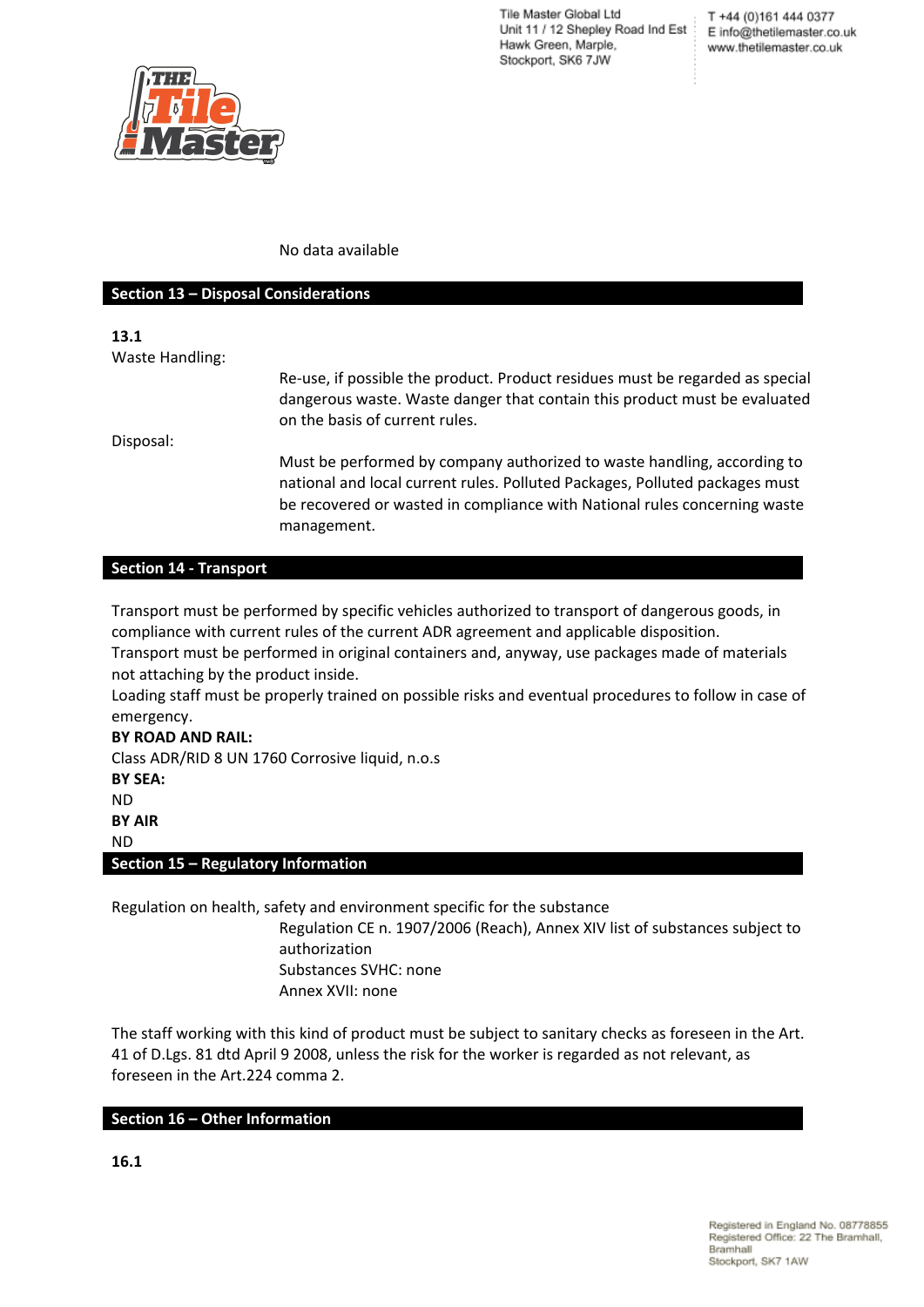T +44 (0)161 444 0377 E info@thetilemaster.co.uk www.thetilemaster.co.uk



Classification according to Regulation CE 1272/2008 Hazard indications: **Flam. Liq.2** Flammable liquid, cat. 2 **Acute tox.3** High toxicity, cat. 3 **STOT SE 1** Specific toxicity for target - single exposure, Cat. 1 **Flam.Liq.3** Flammable liquid, cat.3 **STOT SE 3** Specific toxicity for target-single exposure, Cat.3 **Carc. 1B** Cancerougenicity, CAT 1 B **Muta , 1B** Mutagenicity on stem cells, cat. 1 B **Asp. Tox.1** Danger in case of aspiration, cat. 1 **Acute tox.4** High toxicity, cat. 4 **STOT RE 1** Specific toxicity for target - repeated exposure, cat. 1 **Eye Irrit. 2** Eyes irritation, cat.2 **Aquatic Acute 1** Dangerous for fish fauna, high toxicity, cat.1 **Aquatic Chronic 1** Dangerous for fish fauna, high toxicity, cat.1 **H290** corrosive **H305** may be harmful if swallowed and by penetrating breathing ways **H312** harmful at contact with skin **H314** causes severe skin burning **H315** causes skin irritation **H319** causes eye irritation **H400** very toxic for water organism **EUH066** continuous exposure may cause skin dryness and cracks. **P262** avoid contact with eyes, skin or clothes **P270** do not eat, drink or smoke during use **P280** wear suitable protective clothes and protect eyes and face. **P301**+**330**+**331** in case of ingestion rinse the mouth and do not induce vomit **P303**+**361**+**353** in case of contact with the skin (or hair) immediately take dirty clothes off. Rinse the skin, take a shower. **P305**+**351**+**338** in case of contact with eyes rinse very well for some minutes, take off eventual lens and rinse again. **R10** flammable **R11** easily flammable **R 23/24/25** toxic by inhalation, skin contact, ingestion **R36** eyes irritating **R48/25** toxic: serious healthy damages in Case of long exposure by ingestion. **R50/53** high toxic for aquatic organism, At long term it may cause negative effects for fish fauna **R65** harmful: if swallowed could cause serious damage to lungs. **R66** continuous exposure may cause skin dryness and cracks. **R67** vapours inhalation may cause sleepiness and giddiness. **R68** possibility of non-reversible effects. General Bibliography